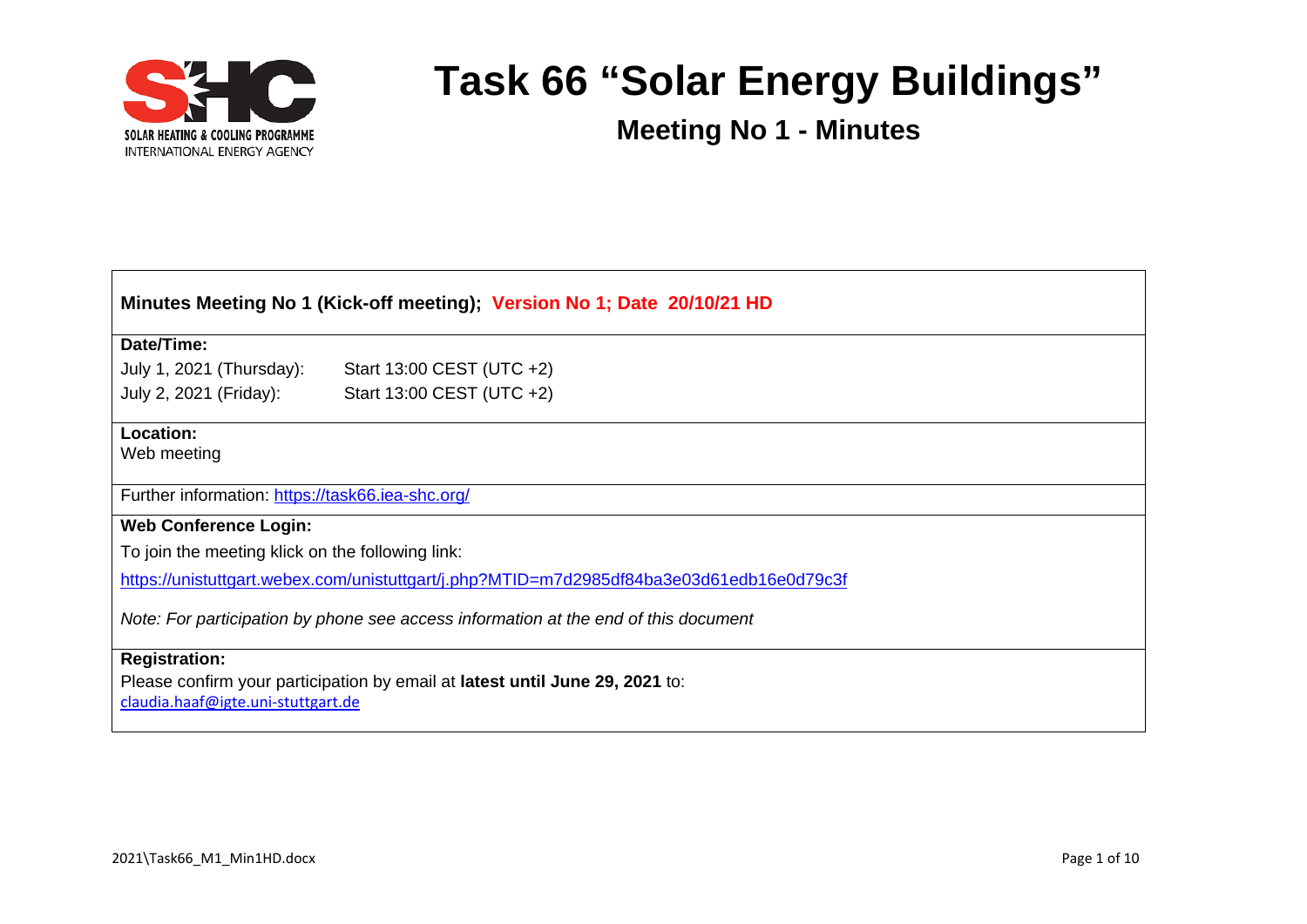

| Agenda day 1 (Thursday, July 1, 2021) |                        |                                                                                                                                                                                                                        |                                                                                                 |  |
|---------------------------------------|------------------------|------------------------------------------------------------------------------------------------------------------------------------------------------------------------------------------------------------------------|-------------------------------------------------------------------------------------------------|--|
|                                       | <b>Item Start time</b> | Topic/Content/Responsible                                                                                                                                                                                              | <b>Related documents /</b><br>comments / details                                                |  |
|                                       | 13:00                  | <b>Welcome and short introduction by Harald Drück (IGTE)</b><br>Meeting organization, agenda, goals                                                                                                                    | Task66_M1_Orga_HD1                                                                              |  |
| $\overline{2}$                        | 13:15                  | <b>Introduction of Participants</b><br>Short verbal presentation (approx. 1-2 min per participant)                                                                                                                     |                                                                                                 |  |
| 3                                     | 14:00                  | <b>Welcome and short introduction by Harald Drück (IGTE)</b><br>General Presentation of Task 66 "Solar Energy Buildings"<br>Results of Task Preparation Workshop on Mach 30, 2021<br>Preparation of a COST - proposal? | Task Workplan (V2, Dec 20)<br><b>Task Prep Workshop, Mach 21</b><br><b>COST Action, Mach 21</b> |  |
| 4                                     | 14:30                  | <b>Break</b>                                                                                                                                                                                                           |                                                                                                 |  |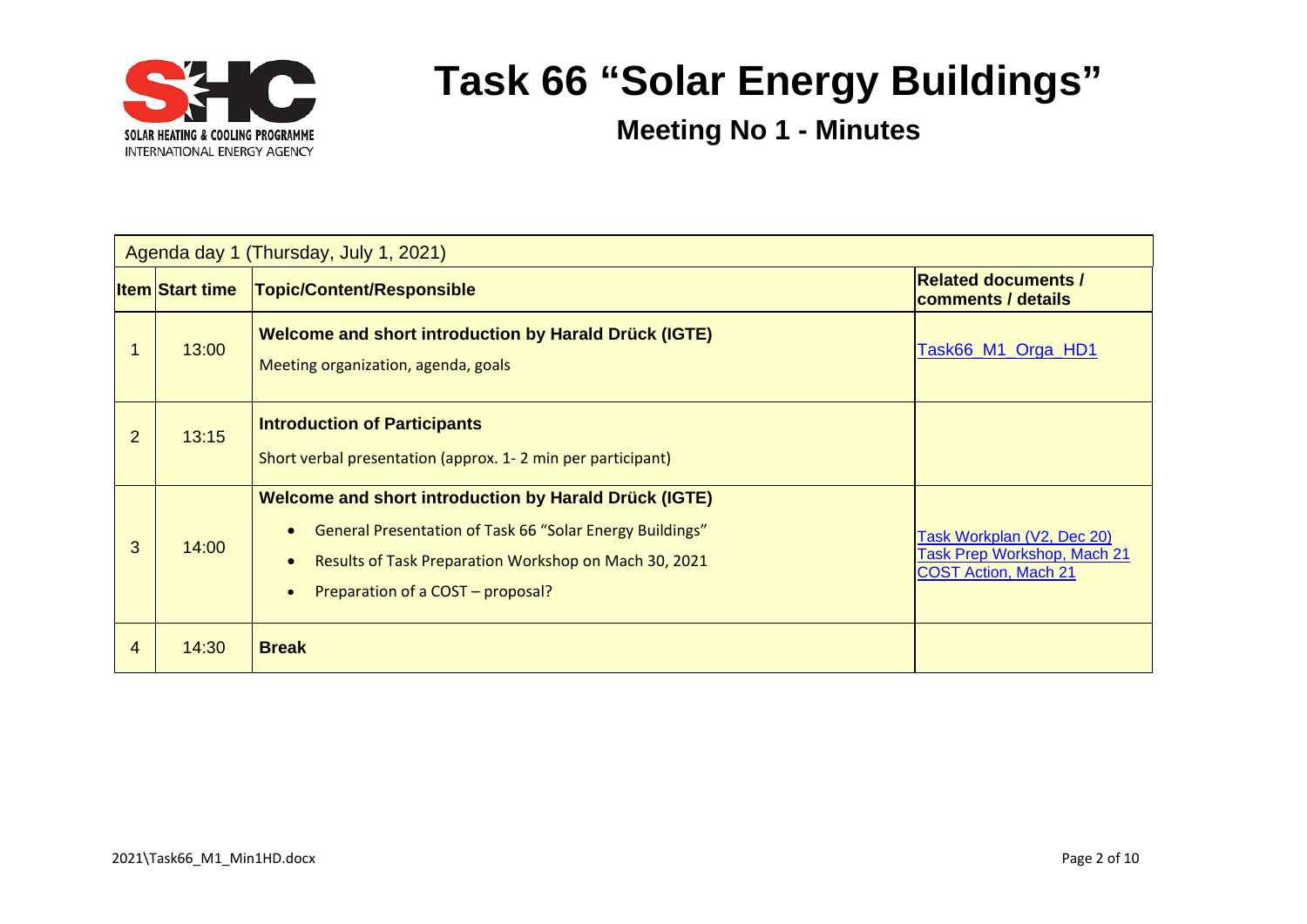

|   |       | <b>Presentation of related and planned work</b>                                    |                               |
|---|-------|------------------------------------------------------------------------------------|-------------------------------|
|   |       | 15:00 - 15:10 h: Rebecca Yang / Associate Professor School of Property,            |                               |
|   |       | Construction and Project Management, RMIT University,                              | <b>Presentation Yang</b>      |
|   |       | Melbourne, Australia:                                                              |                               |
|   |       | "Solar energy application Lab @RMIT - An overview of current work"                 |                               |
|   |       | 15:15 - 15:25 h: Fabian Ochs / Dr.-Ing. University of Innsbruck, Austria, Unit for |                               |
|   |       | Energy Efficient Building "Evaluating the role of onsite storage in a              | <b>Presentation Ochs1</b>     |
|   |       | future renewable based energy system"                                              |                               |
|   |       | 15:30 - 15:40 h: Fabian Ochs / Dr.-Ing. University of Innsbruck, Austria, Unit for |                               |
|   |       | <b>Energy Efficient Building</b>                                                   | <b>Presentation Ochs2</b>     |
|   |       | "New residential districts - district heating, heat pumps"                         |                               |
|   |       | 15:45 - 15:55 h: Stephanie Lott / M.Sc. Team Smart City Concepts and Building      |                               |
|   |       | Automation, IGTE, University of Stuttgart, Germany:                                | <b>Presentation Lott</b>      |
|   |       | "Development of integrated solar energy supply concepts for climate-               |                               |
|   | 15:00 | neutral buildings in the "City of the Future" (Sol4City)"                          |                               |
|   |       | 16:00 - 16:10 h: Rainer Büsser / eVERA GmbH, Saarbrücken, Germany:                 |                               |
| 5 | to    | "eVERA: Energy supply without fossil fuels - Innovative heat<br>concepts"          | <b>Presentation Büsser</b>    |
|   | 18:00 | <b>Short Break</b>                                                                 |                               |
|   |       | 16:25 - 16:35 h: Gerhard Mengedoht Prof. Dr.-Ing / Technische Hochschule Ulm       |                               |
|   |       | (THU), Germany, currently Danish Technical University (DTU),                       | <b>Presentation Mengedoht</b> |
|   |       | Denmark, "From the passive house to the solar house – implementing                 |                               |
|   |       | the heat and power transition in the renovation of residential buildings           |                               |
|   |       | 16:40 - 17:40 h: Thomas Ramschak / DI Technologieentwicklung, AEE - Institut für   | <b>Presentation Ramschak</b>  |
|   |       | Nachhaltige Technologien, Gleisdorf, Austria                                       |                               |
|   |       | "Energy active façades for SEB"                                                    |                               |
|   |       | 17:45 - 17:55 h: Elsabet Nomonde Nielsen / DTU Civil Engineering, Denmark          |                               |
|   |       | "Research Projects at DTU                                                          | <b>Presentation Nielsen</b>   |
|   |       | 18:00 - 18:10 h: Joel H. Goodman / former assistant professor of architecture at   | <b>Presentation Goodman</b>   |
|   |       | the U. of Minnesota, USA:                                                          |                               |
|   |       | "Solar Energy Building (SEB) Studies - Selected TYPES"                             |                               |
|   |       | 18:15 - 18:25 h: Henner Kerskes / Dr.-Ing, IGTE, University of Stuttgart, Germany: |                               |
|   |       | "Innovative solar air heating and cooling system to reduce CO <sub>2</sub>         | <b>Presentation Kerskes</b>   |
|   |       | Emissions"                                                                         |                               |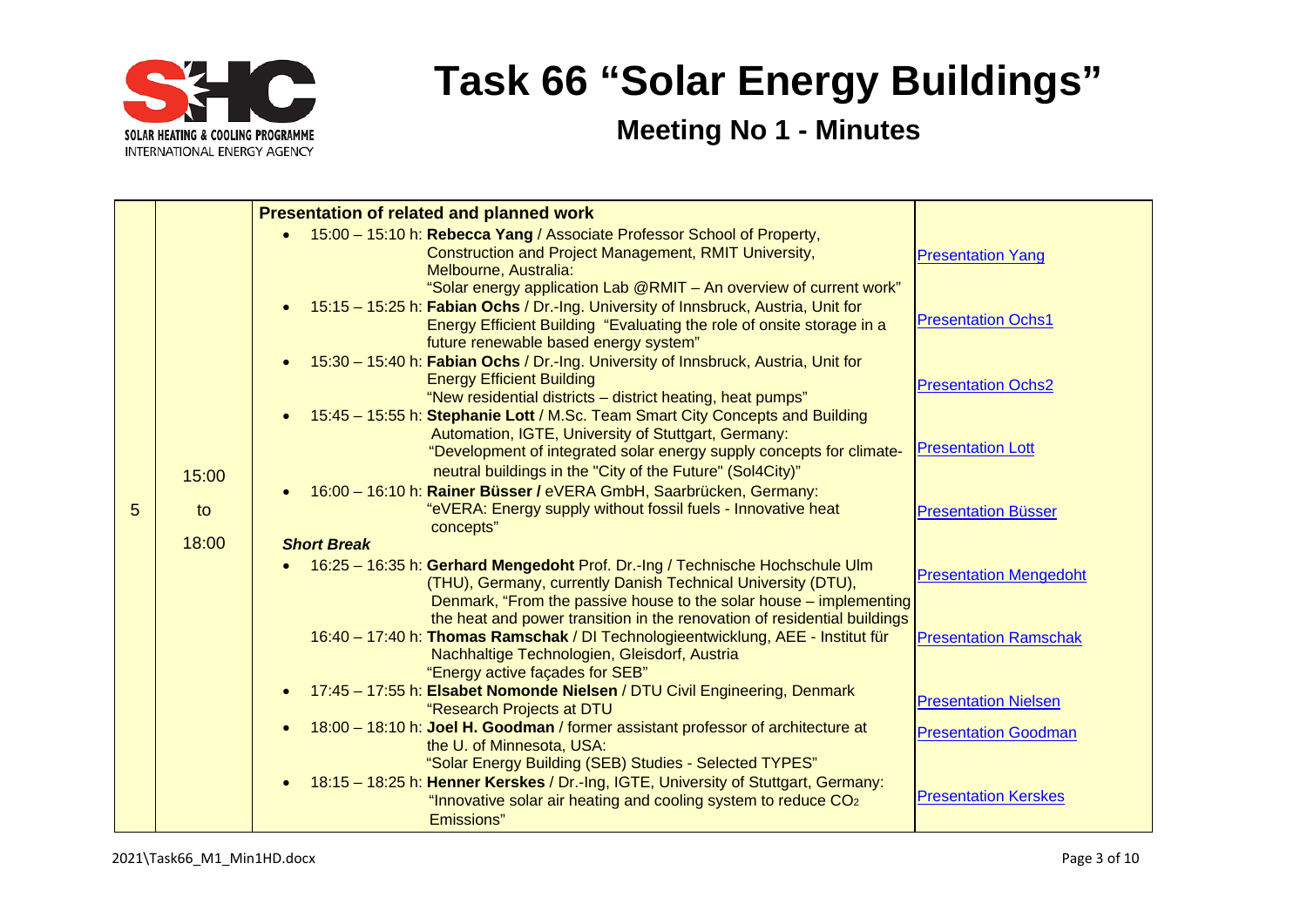

| 6 | 18:30 | <b>Break</b>                                                                                                                                                                                                                                                                                                                                                                                                                        |                               |
|---|-------|-------------------------------------------------------------------------------------------------------------------------------------------------------------------------------------------------------------------------------------------------------------------------------------------------------------------------------------------------------------------------------------------------------------------------------------|-------------------------------|
| 7 | 18:45 | <b>General Introduction to subtasks by Harald Drück (IGTE)</b>                                                                                                                                                                                                                                                                                                                                                                      |                               |
| 8 | 19:00 | <b>Subtask A: Boundary Conditions, KPIs, Definitions and Dissemination</b><br>Frank Späte, (OTH-AW, Germany)<br>Introduction and sub-task structure<br>$\bullet$<br>KPIs: definitions, methodology, criteria, framework conditions, reference<br>$\bullet$<br><b>Dissemination: industry workshops</b><br>$\bullet$<br>agreement on next steps<br>First meeting: July 29, 12:00 CEST<br>$\rightarrow$<br>(Organized by Frank Späte) | <b>Presentation Subtask A</b> |
| 9 | 20:00 | <b>End of "formal part of day 1"</b><br><b>virtual get together</b>                                                                                                                                                                                                                                                                                                                                                                 |                               |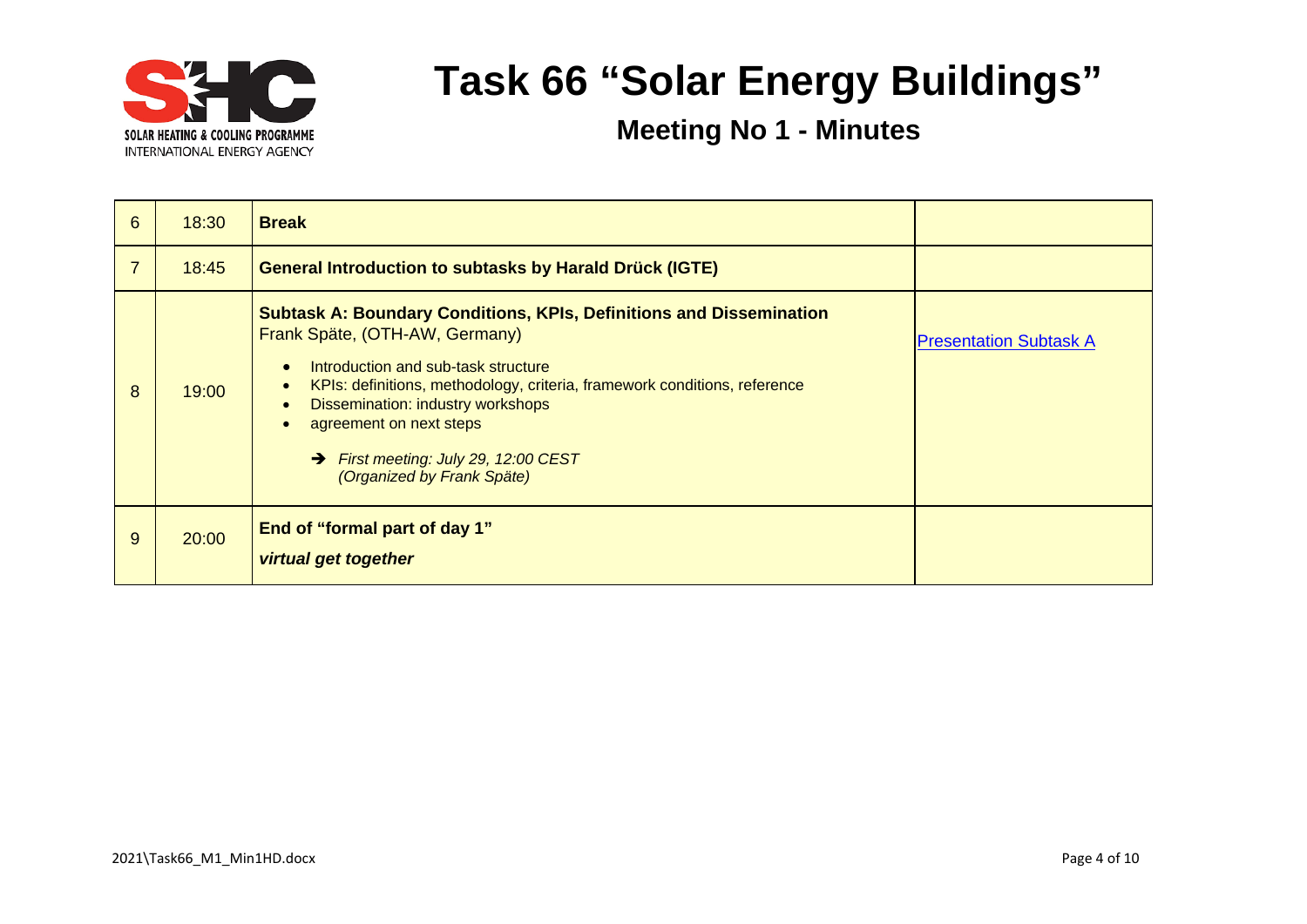

| Agenda day 2 (Friday, July 2, 2021) |                        |                                                                                                                                                                                                                                                                                                                                                                                                                                                                                                                                             |                                                  |  |
|-------------------------------------|------------------------|---------------------------------------------------------------------------------------------------------------------------------------------------------------------------------------------------------------------------------------------------------------------------------------------------------------------------------------------------------------------------------------------------------------------------------------------------------------------------------------------------------------------------------------------|--------------------------------------------------|--|
|                                     | <b>Item Start time</b> | <b>Topic/Content/Responsible</b>                                                                                                                                                                                                                                                                                                                                                                                                                                                                                                            | <b>Related documents /</b><br>comments / details |  |
| 10 <sup>°</sup>                     | 13:00                  | Intro to day 2 by Harald Drück (IGTE)                                                                                                                                                                                                                                                                                                                                                                                                                                                                                                       |                                                  |  |
| 11                                  | 13:05                  | <b>Subtask B: New and existing single buildings</b><br>N.N.<br>Note:<br>No Subtask Leader up to now! If you are interested in leading this subtask please<br>contact harald.drueck@igte.uni-stuttgart.de<br>Introduction and sub-task structure<br>agreement on next steps<br><b>Amendment:</b><br>After the meeting Dr. Xinyu Zhang from the China Academy of Building Research,<br>Beijing could be identified as leader of Subtask B. If you are interested in participating<br>in Subtask B, please contact him. E-Mail: zxyhit@163.com |                                                  |  |
| 12                                  | 14:00                  | <b>Subtask C: New and existing buildings blocks / communities</b><br>Elsabet Nielsen, Department of Civil Engineering, Technical University of Denmark<br><b>Presentation of the subtask</b><br><b>Demonstration cases</b><br>Planning and implementation methodology<br>Modelling, simulation and optimization tools<br>Agreement on next steps                                                                                                                                                                                            | <b>Presentation Subtask C</b>                    |  |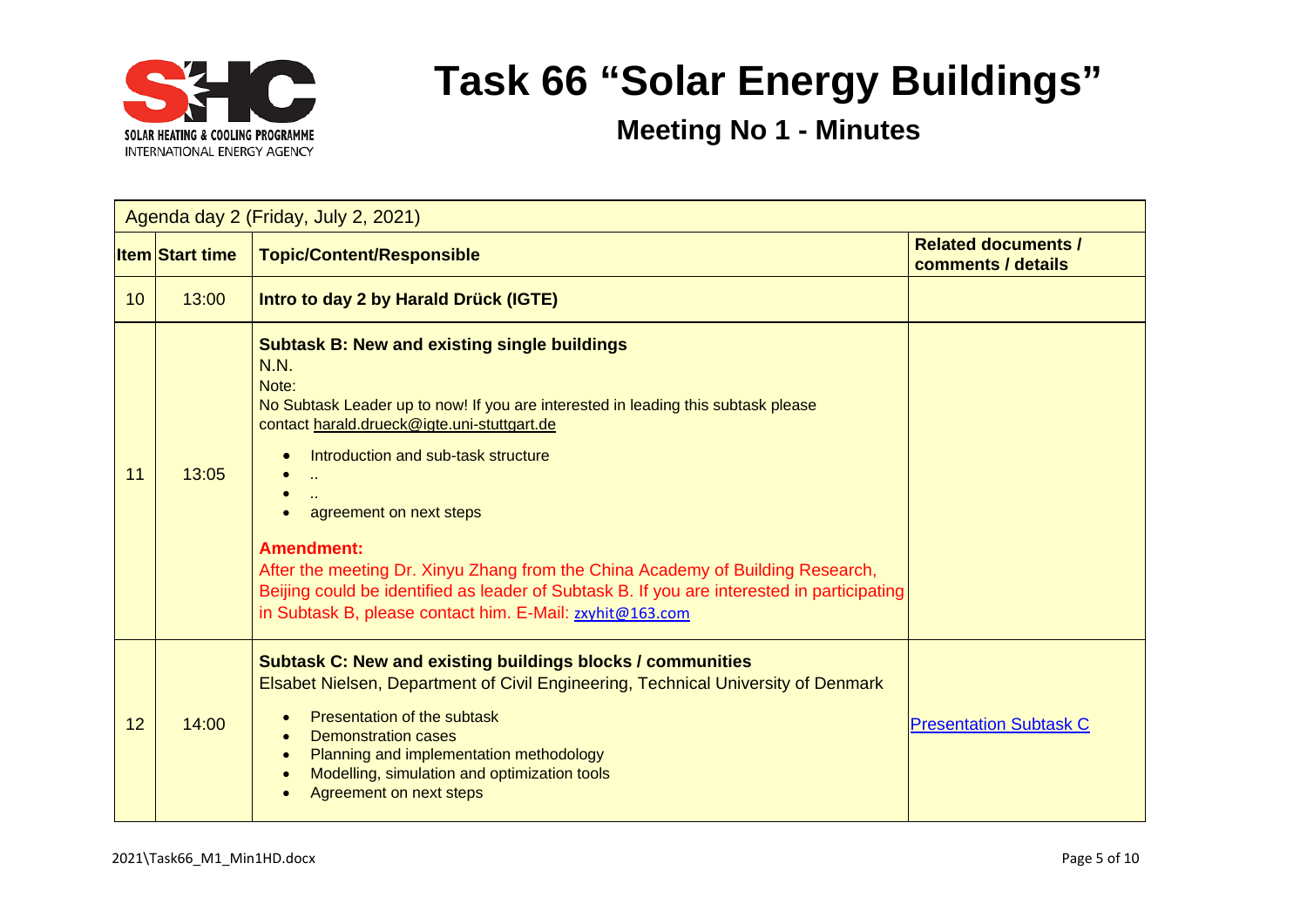

| 13 | 15:30 | <b>Break</b>                                                                                                                                                                                                                                                                                                                                                                                                                                    |                               |
|----|-------|-------------------------------------------------------------------------------------------------------------------------------------------------------------------------------------------------------------------------------------------------------------------------------------------------------------------------------------------------------------------------------------------------------------------------------------------------|-------------------------------|
| 14 | 16:00 | <b>Subtask D: Current and future technologies and components</b><br>Thomas Ramschak, AEE - Institute for Sustainable Technologies, Austria<br>Introduction and sub-task structure<br><b>Current and future technologies</b><br>$\bullet$<br><b>Comparison of technologies</b><br><b>SEB</b> solution sets<br>agreement on next steps                                                                                                            | <b>Presentation Subtask D</b> |
| 15 | 17:00 | <b>Organisational aspects (HD)</b><br><b>National participation letters (Status)</b><br><b>COST Action - how to proceed?</b><br>$\bullet$<br><b>Task emailing list</b><br>$\bullet$<br><b>Cloud based document processing</b><br>$\bullet$<br>Task Logo - proposals are highly appreciated<br>$\bullet$<br><b>Task brochure</b><br>Task66 Member Area - access for participants:<br>Username: task66<br>Password: Buildings66<br>"ice pictures" | <b>Presentation "Logo"</b>    |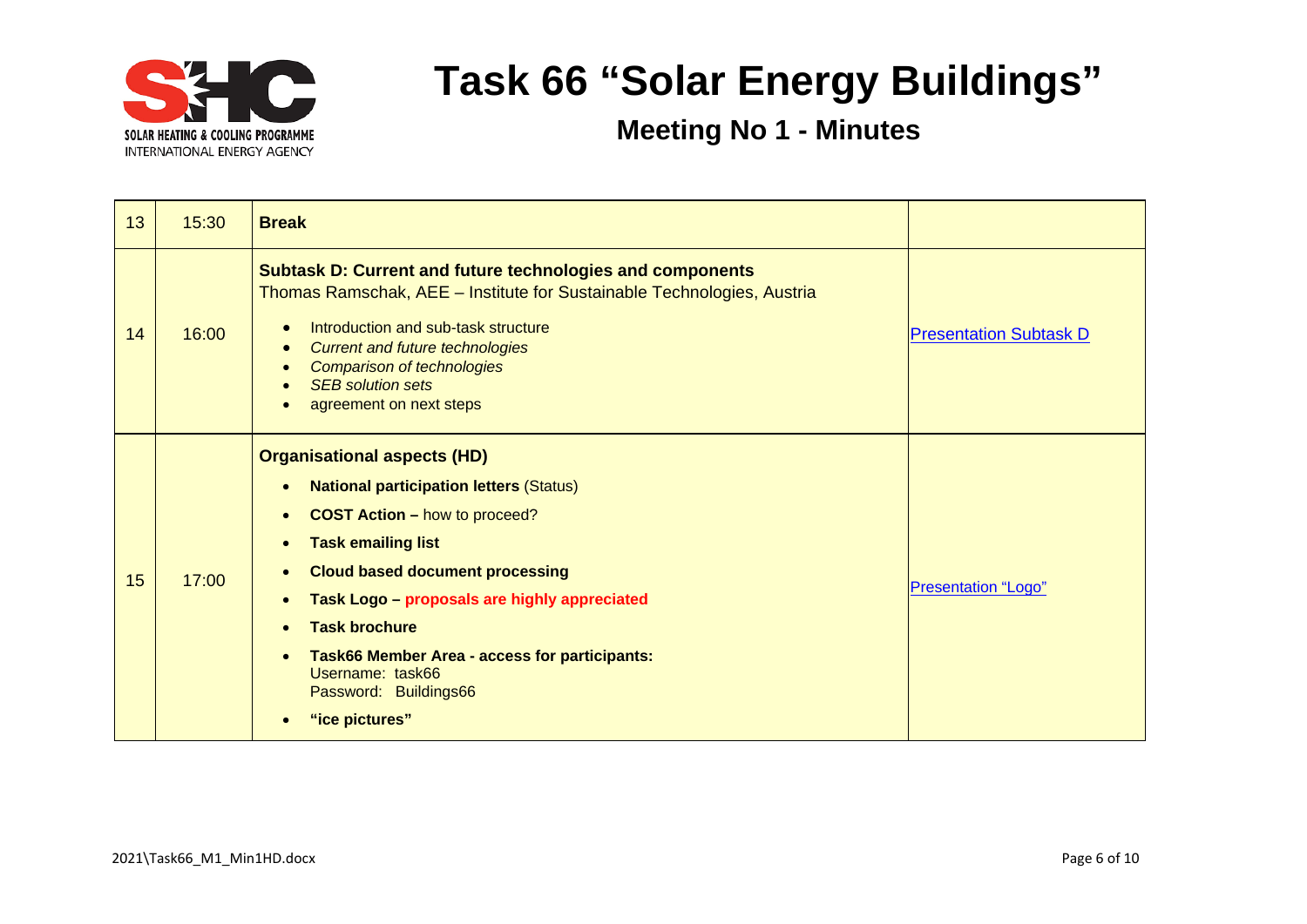

|    |       | <b>Summary and next steps (HD)</b>                                                                                                                                                                                                                                                                                                                                                                                                                                                                                                                                                     |  |
|----|-------|----------------------------------------------------------------------------------------------------------------------------------------------------------------------------------------------------------------------------------------------------------------------------------------------------------------------------------------------------------------------------------------------------------------------------------------------------------------------------------------------------------------------------------------------------------------------------------------|--|
| 16 | 17:30 | <b>Next Meeting</b><br>$\bullet$<br>when and where?<br>virtual or in presence?<br>combined with conference on "Green Buildings"?<br>combined with Solar Decathlon Europe, June 10 - 26, 2022, Wuppertal, Germany<br>combined with EuroSun 2022, September 26 - 29, 2022, Kassel, Germany<br>Proposal<br>Meeting No 2: Autumn 2021, virtual<br>Meeting No.3: Spring 2022, virtual<br>Meeting No 4: June 14 and 15, 2022, Wuppertal<br>Decided:<br>Meeting No 2: virtual, Nov 4 and 5, 2021 start at 12:00 CET<br><b>Meeting No.3: Spring 2022, virtual</b><br><b>Any Other Business</b> |  |
| 17 | 18:00 | <b>End of meeting</b>                                                                                                                                                                                                                                                                                                                                                                                                                                                                                                                                                                  |  |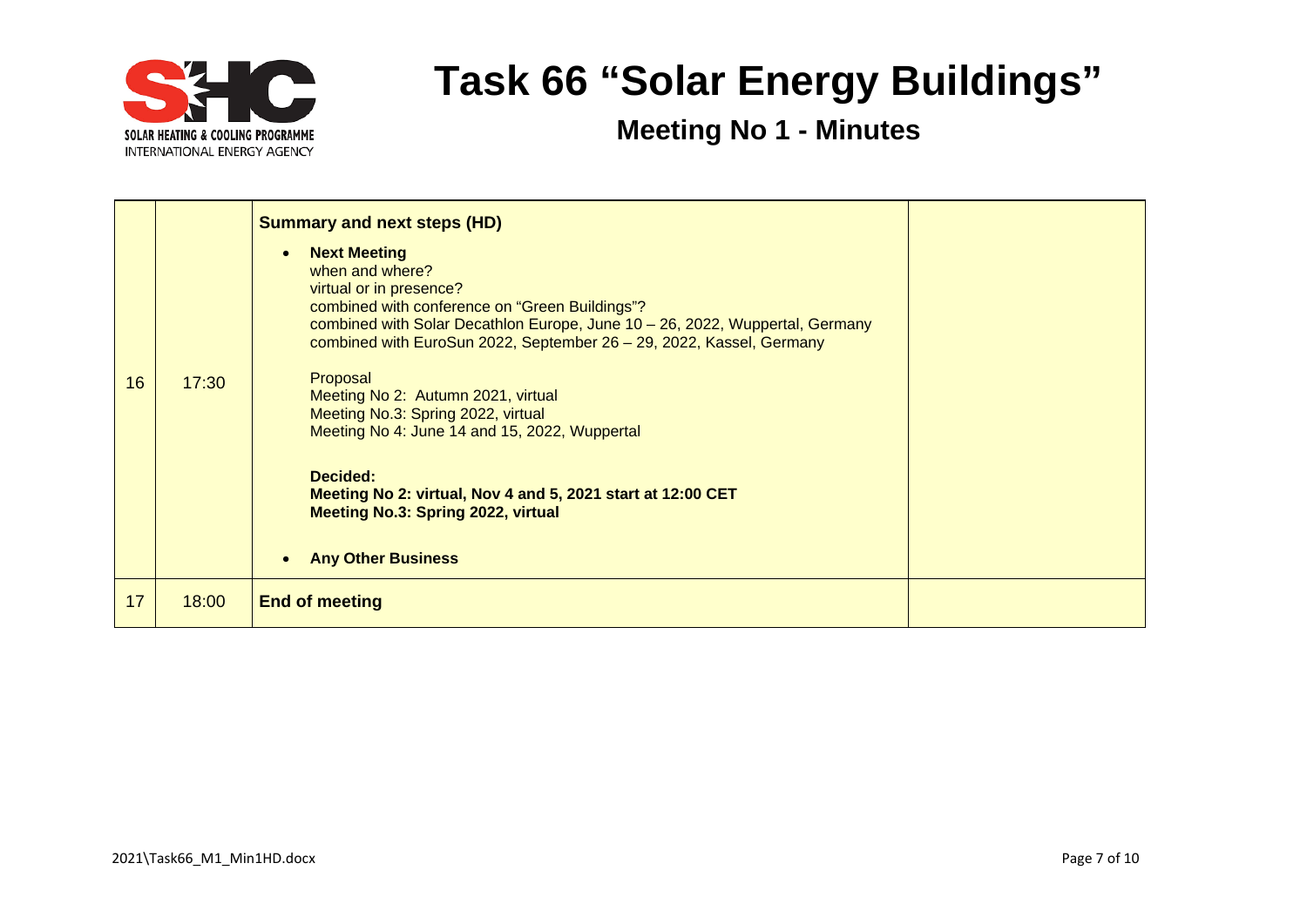

**Meeting No 1 - Minutes**

### **Contacts:**

**Contact persons for questions regarding the content:** Dr. Harald Drück Phone: +49 (0)711-685-63553 Email: [harald.drueck@igte.uni-stuttgart.de](mailto:harald.drueck@igte.uni-stuttgart.de)

**Contact person for organizational questions:** Claudia Scholl-Haaf Phone: +49 (0)711-685-63611 Email: [claudia.haaf@igte.uni-stuttgart.de](mailto:claudia.haaf@igte.uni-stuttgart.de)

#### **Subtaks Leaders:**

**Contact person for subtask A: Contact person for subtask B** Prof. Frank Späte Dr. Xinyu Zhang Phone: +49 (0)9621-482-3340 Phone: +8610-64693498 Email: [f.spaete@oth-aw.de](mailto:f.spaete@oth-aw.de) Email: f.spaete@oth-aw.de

**Contact person for subtask C:** Elsabet Nomonde Noma Nielsen Phone: +45 45 25 19 01 Email : [ean@byg.dtu.dk](mailto:ean@byg.dtu.dk)

**Contact person for subtask D:** Thomas Ramschak Phone: +43 (0)3112 5886-225 Email: [t.ramschak@aee.at](mailto:t.ramschak@aee.at)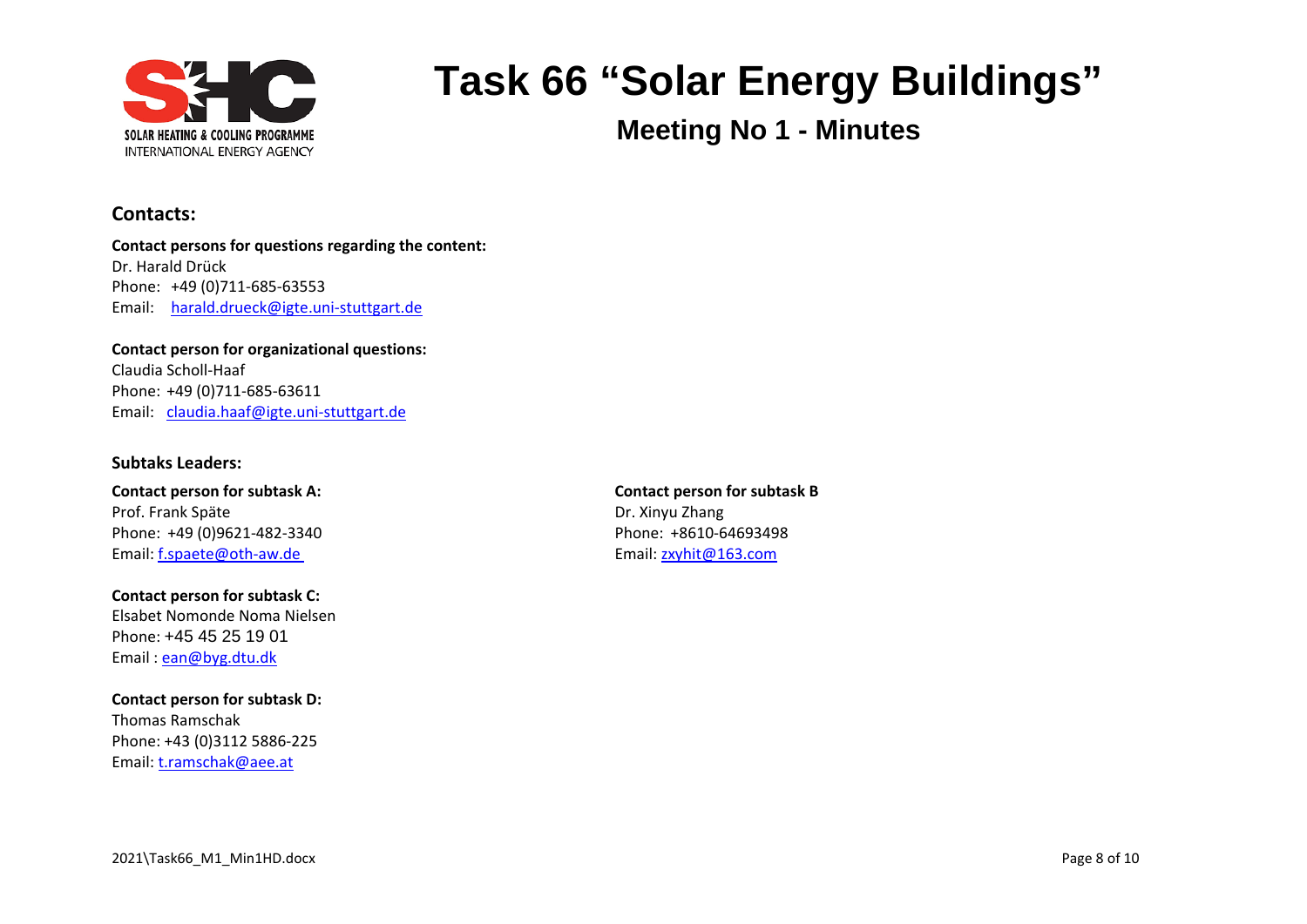

**Meeting No 1 - Minutes**

#### **List of Participants:**

| <b>NO</b>      | <b>NAME</b>                      | <b>INSTITUTION</b>                                    | <b>COUNTRY</b> |
|----------------|----------------------------------|-------------------------------------------------------|----------------|
| $\mathbf{1}$   | Prof. Frank Späte                | Ostbayrische Technische Hochschule OTH                | Germany        |
| $\overline{2}$ | Elsabet Nomonde Nielsen          | <b>DTU Civil Engineering</b>                          | Denmark        |
| 3              | <b>Thomas Ramschak</b>           | AEE - Institut für Nachhaltige Technologien           | Austria        |
| 4              | Dr. Fabian Ochs                  | University of Innsbruck                               | Austria        |
| 5              | Markus Peter                     | dp-quadrat.de                                         | Germany        |
| 6              | Franziska Bockelmann             | Steinbeis-Innovationszentrum energie+                 | Germany        |
| 7              | Dr. Harald Drück                 | University of Stuttgart                               | Germany        |
| 8              | Claudia Scholl-Haaf              | University of Stuttgart                               | Germany        |
| 9              | Rebecca Yang                     | <b>RMIT University Melbourne</b>                      | Australia      |
| 10             | Altin Maraj (Ph.D.)              | Polytechnic University of Tirana                      | Albania        |
| 11             | Simon Furbo                      | <b>DTU Civil Engineering</b>                          | Denmark        |
| 12             | Jorge Facao                      | <b>LNEG</b>                                           | Portugal       |
| 13             | Naghelli Ortega Avila            | Centro de Investigación en Materiales Avanzados, S.C. | Mexico         |
| 14             | Norma Rodríguez Muñoz            | Centro de Investigación en Materiales Avanzados, S.C. | Mexico         |
| 15             | Lukas Oppelt                     | TU Bergakademie Freiberg                              | Germany        |
| 16             | Prof. Dr. Roman Rabenseifer      | Slovak University of Technology in Bratislava         | Slovakia       |
| 17             | Joel H. Goodman                  | University of Minnesota (former)                      | <b>USA</b>     |
| 18             | Luis Coelho                      | Instituto Politécnico de Setúbal                      | Portugal       |
| 19             | Dr. Christoph Müller             | hc-solar innovative solar solutions                   | Germany        |
| 20             | Rainer Büsser                    | eVERA GmbH                                            | Germany        |
| 21             | <b>Bernd Hafner</b>              | <b>Viessmann Climate Solutions SE</b>                 | Germany        |
| 22             | Stefanie Lott                    | University of Stuttgart                               | Germany        |
| 23             | Arkadiusz Urzędowski             | Lublin University of Technology, Poland               | Poland         |
| 24             | Magdalena Paśnikowska - Łukaszuk | Lublin University of Technology, Poland               | Poland         |
| 25             | M. Sc. Muthalagappan Narayanan   | Technische Hochschule Ulm (THU)                       | Germany        |